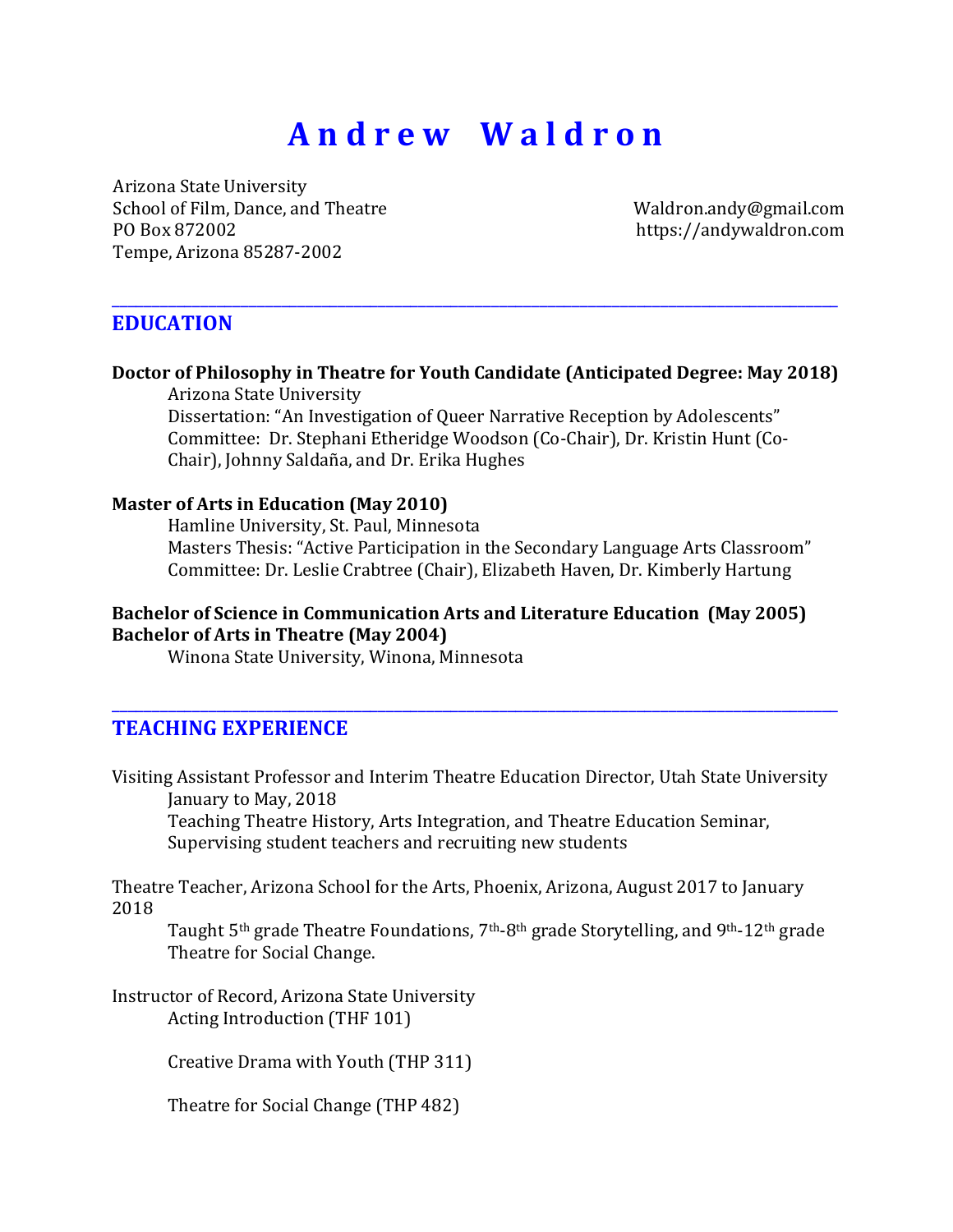Introduction to Theatre: Online (THE 100)

Faculty Associate, Arizona State University Arts, Culture, and the Economy (HDA 521)

Shakespeare Stage & Screen: Online (THE 421)

Instructor, Arizona State University Principles of Dramatic Analysis in Theatre and Film (THF 220)

Guest Lecturer, Arizona State University

Research Methods (THE 500): Lectured on qualitative research techniques, coding, and research design strategies

History of the Theatre I (THE 320): Lectured on the Elizabethan historical time period and theatre practices

Introduction to Voice (THP 277): Lectured and demonstrated techniques for analyzing and performing Shakespearean texts

Puppetry (THP 212): Demonstrated and instructed students on puppetteaching techniques, shadow puppetry techniques, foam mouth puppetry assembly

Teacher, Forest Lake Senior High, ISD #831, Forest Lake, Minnesota, Fall 2005 to Spring 2012

Taught a variety of theatre, literature, communication, writing courses. Theatre courses included Theatre Directing & Performance, and Technical Theatre. English courses included American Literature, World Literature, Fantasy in Fiction, Creative Writing, Communication Theory & Practice, Speech, and Popular Literature.

Directed a variety of musicals, comedies, dramas, and classic works. Coordinated and designed the technical theatre elements including set, lighting, props, sound, make-up, and publicity for various musical and plays.

Supervised student teachers and facilitated professional learning communities.

\_\_\_\_\_\_\_\_\_\_\_\_\_\_\_\_\_\_\_\_\_\_\_\_\_\_\_\_\_\_\_\_\_\_\_\_\_\_\_\_\_\_\_\_\_\_\_\_\_\_\_\_\_\_\_\_\_\_\_\_\_\_\_\_\_\_\_\_\_\_\_\_\_\_\_\_\_\_\_\_\_\_\_\_\_\_\_\_\_\_

## TEACHING ARTIST EXPERIENCE

#### Teaching Artist

Lawrence Arts Center, Lawrence, Kansas Summer 2017 Theatre instructor and co-facilitator for an interactive Arts integration Arts Detective workshop.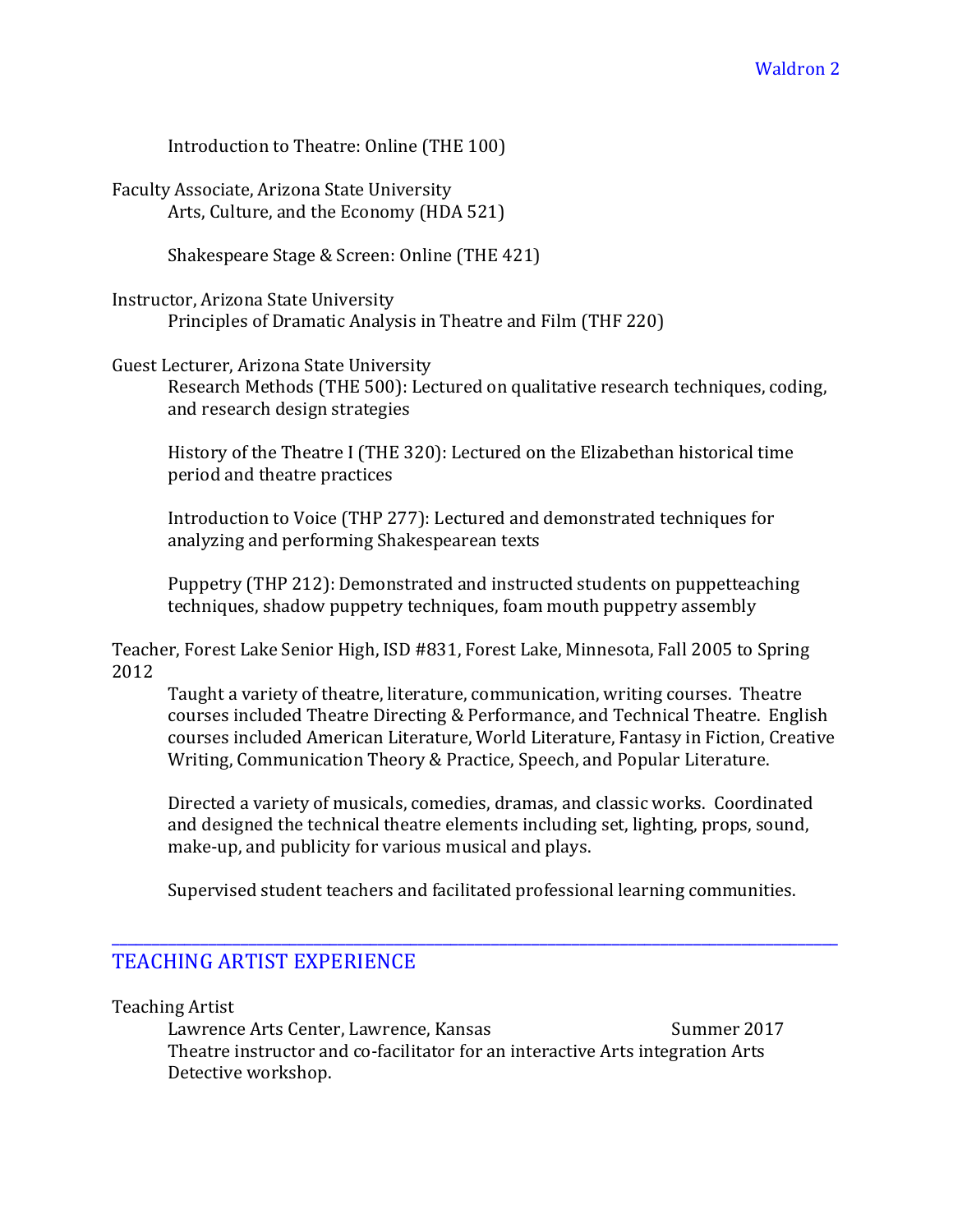Program Consultant and Teaching Artist Advisor

Literacy Through Drama Program, Mesa Arts Center Fall 2016 Shaped a re-launch of a literacy development program using drama techniques, artsintegration and observed professional teaching artists to improve the curriculum and delivery

#### Teaching Artist

Steppingstone Theatre Company, St. Paul, Minnesota Summer 2016 Lead instructor and director for a Create-a-Musical workshops "Diary of a Time-Lord Kid"

#### Teaching Artist

Childsplay Theatre Company, Tempe, Arizona 2015-2016 Instructor and teacher trainer in a middle school drama-based language development, English-Language learner program.

#### Workshop Instructor & Judge

Utah Shakespeare Festival High School Theatre Competition Fall 2012 - 2015 Evaluated performances and provided constructive feedback to student competitors "Power Play": Introduced high school theatre students to the foundations of Augusto Boal's Theatre of the Oppressed. "Movement and Shakespearean Text": Explored movement techniques related to interpreting Shakespearean text.

#### Teaching Artist

Steppingstone Theatre Company, St. Paul, Minnesota Summer 2015 Lead instructor and director for several workshops including "Adventures in Legoland", and "Guardians of the Galaxy: The Musical"

#### I-Create Resident Artist & Volunteer

Phoenix Children's Hospital & Arizona State University Spring 2014 Created digital storytelling pieces with patients at Phoenix Children's Hospital

#### Leadership Fellow

Arizona State University Spring 2013 & 2014, Fall 2015 Advised a group of undergraduate students about final video and theatre projects for their coursework.

#### Program Coordinator & Teaching Artist

Literacy Through the Arts Program, Mesa Arts Center Spring 2014 Developed literacy and drama curriculum for kindergarten, first, & second grade Trained teaching artists for the arts program, and scheduled outreach events

#### Instructor & Teaching Artist

Literacy Through the Arts Program, Mesa Arts Center Spring 2014 Worked with sixth grade classes on various arts-based activities and drama curriculum. Led pre-show and post-show discussions on a production of *Frindle*.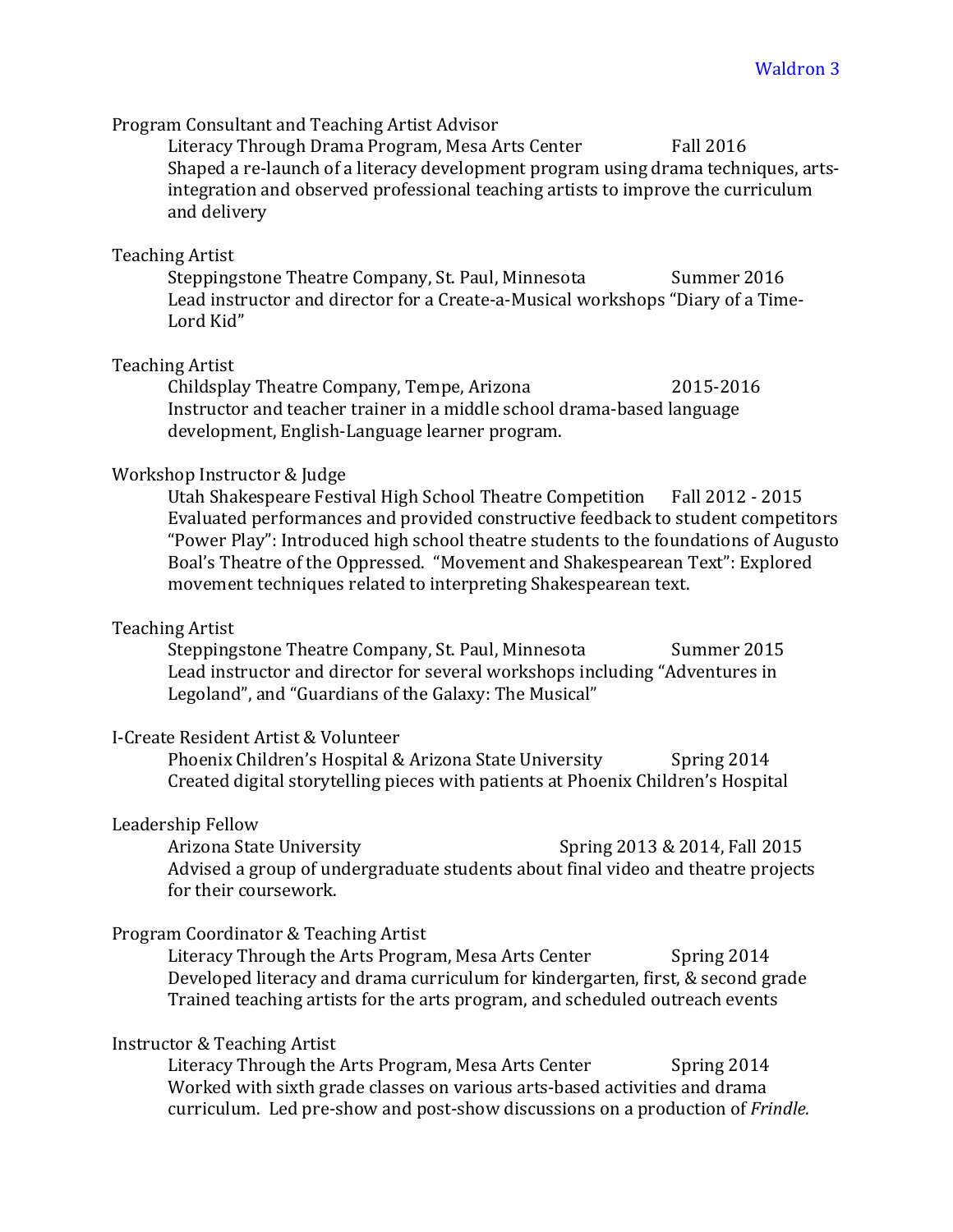#### Instructor & Teaching Artist

Literacy Through the Arts Program, Mesa Arts Center Fall 2013 Worked with fourth grade classes on various arts-based activities and drama curriculum. Led pre-show and post-show discussions on a production of *Alice in Wonderland.*

#### Instructor & Teaching Artist

Basic Arts Program, Mesa Arts Center Spring 2013 Worked with a first grade class of 21 students on various arts-integration activities and drama curriculum. Led pre-show and post-show discussions on a production of The Real Story of the Three Little Pigs.

#### **Guest Director**

Arizona High School Thespian Festival Fall 2012 & 2013 Mentored student playwrights through revising the script. Directed student actors for a staged reading performance showcase

#### Pre-Show Workshop Facilitator

Arizona State University's production of *Bocon* Fall 2012 Worked with two classes of 20-25 students and Led them through non-verbal communication activities, and vocabulary exploration & application techniques utilizing tableau and play text selections.

#### Facilitating Artist

Arizona State University & Arizona Boys and Girls Club Fall 2012 Worked with youth to create videos about how they interact with three cultural spaces in the community. Premiered 3 digital storytelling pieces through Q.R. coding and smart phones, funded through the National Endowment of the Arts

\_\_\_\_\_\_\_\_\_\_\_\_\_\_\_\_\_\_\_\_\_\_\_\_\_\_\_\_\_\_\_\_\_\_\_\_\_\_\_\_\_\_\_\_\_\_\_\_\_\_\_\_\_\_\_\_\_\_\_\_\_\_\_\_\_\_\_\_\_\_\_\_\_\_\_\_\_\_\_\_\_\_\_\_\_\_\_\_\_\_

## DIRECTING

| Hamlet and Zombies!        | Will Averill                               | Arizona School for the Arts 2017 |      |
|----------------------------|--------------------------------------------|----------------------------------|------|
| Les Miserables             | Alain Boublil &<br>Claude-Michel Schönberg | Lawrence Arts Center             | 2017 |
| A Prophet Newly Inspired   | Tony Rydberg                               | Minnesota Fringe Festival        | 2014 |
| <b>Twelve Angry Jurors</b> | <b>Reginald Rose</b>                       | Forest Lake High School          | 2012 |
| <b>Guys and Dolls</b>      | <b>Frank Loesser</b>                       | Forest Lake High School          | 2011 |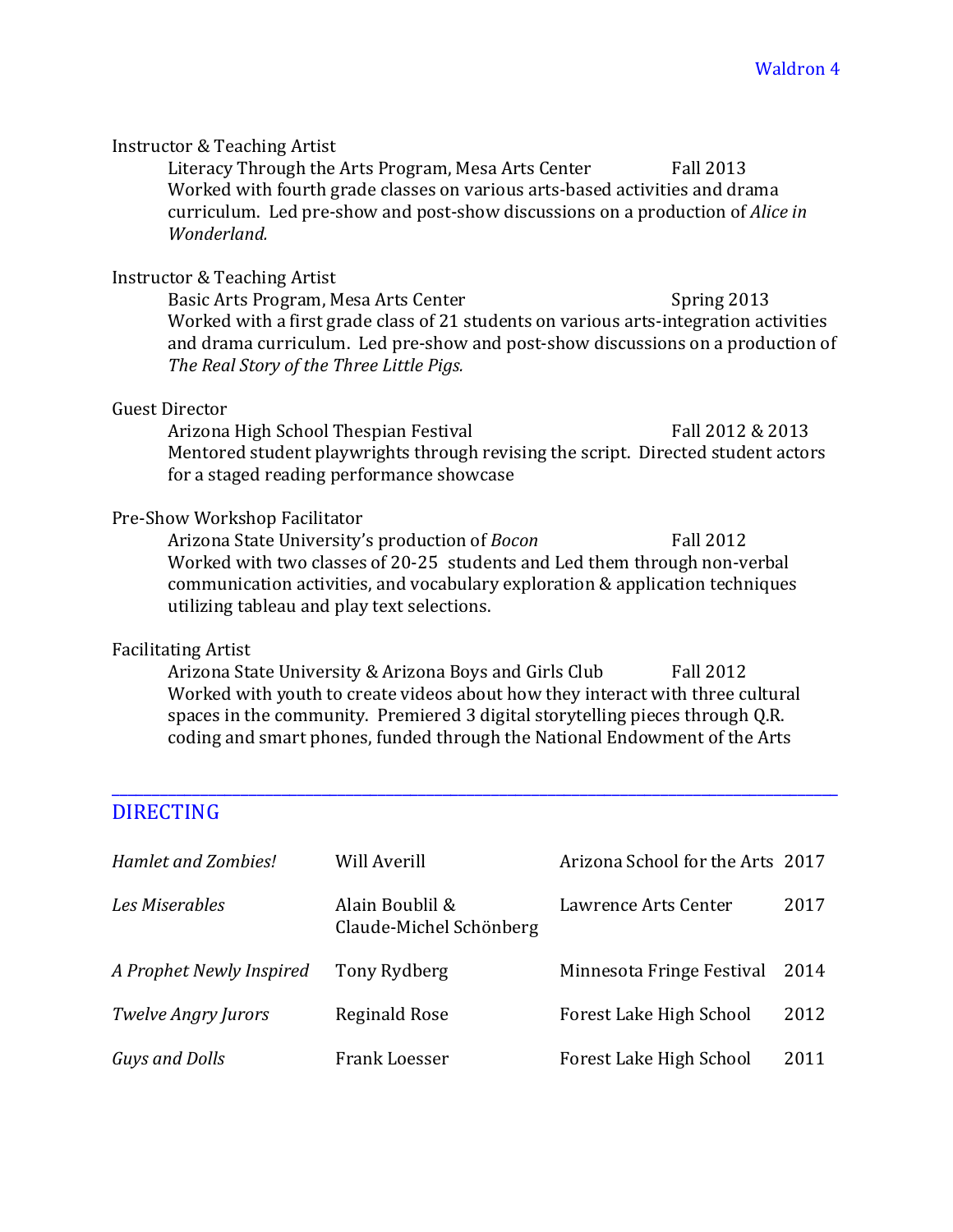## Waldron 5

| Twelfth Night                                   | William Shakespeare            | Forest Lake High School | 2011 |
|-------------------------------------------------|--------------------------------|-------------------------|------|
| You're a Good Man,<br>Charlie Brown             | Clark Gessner                  | Forest Lake High School | 2010 |
| The Mousetrap                                   | Agatha Christie                | Forest Lake High School | 2010 |
| There's a Boy in the Girls'<br><b>Bathroom</b>  | Louis Sachar                   | Forest Lake High School | 2009 |
| The Complete Works of<br>Wllm Shkspr (Abridged) | Reduced Shakespeare<br>Company | Forest Lake High School | 2008 |
| <b>Urinetown</b>                                | Greg Kotis                     | Forest Lake High School | 2008 |
| The Dining Room                                 | A.R. Gurney                    | Winona State University | 2004 |
| The Zoo Story                                   | <b>Edward Albee</b>            | Winona State University | 2003 |

\_\_\_\_\_\_\_\_\_\_\_\_\_\_\_\_\_\_\_\_\_\_\_\_\_\_\_\_\_\_\_\_\_\_\_\_\_\_\_\_\_\_\_\_\_\_\_\_\_\_\_\_\_\_\_\_\_\_\_\_\_\_\_\_\_\_\_\_\_\_\_\_\_\_\_\_\_\_\_\_\_\_\_\_\_\_\_\_\_\_

## PERFORMANCE (*Selected*)

| The Caterpillar's Footprint                | <b>Founding Company</b><br><b>Member and Performer</b> | Kerfuffle (Theatre for the<br>Very Young)                      | 2016 |
|--------------------------------------------|--------------------------------------------------------|----------------------------------------------------------------|------|
| There Was and There<br>Wasn't: School Tour | Company                                                | Arizona State University                                       | 2013 |
| 8                                          | "David Boies"                                          | <b>Binary Theatre Company</b>                                  | 2012 |
| The Fabulous Fables of<br>Rainbeau Bay     | Company                                                | Minnesota Fringe Festival                                      | 2011 |
| Danny is Going to Die                      | Waiter, Doctor                                         | Minnesota Fringe Festival                                      | 2010 |
| <b>That Which Binds</b>                    | Dancer                                                 | Minnesota Fringe Festival                                      | 2009 |
| Dweller on the Threshold                   | <b>Company Dancer</b>                                  | <b>Cathy Wright Productions</b><br>& Minnesota Fringe Festival | 2009 |
| As You Like It                             | "Silvius" & "Duke Fredrick" Great River Shakespeare    | <b>Festival Apprentice Company</b>                             | 2004 |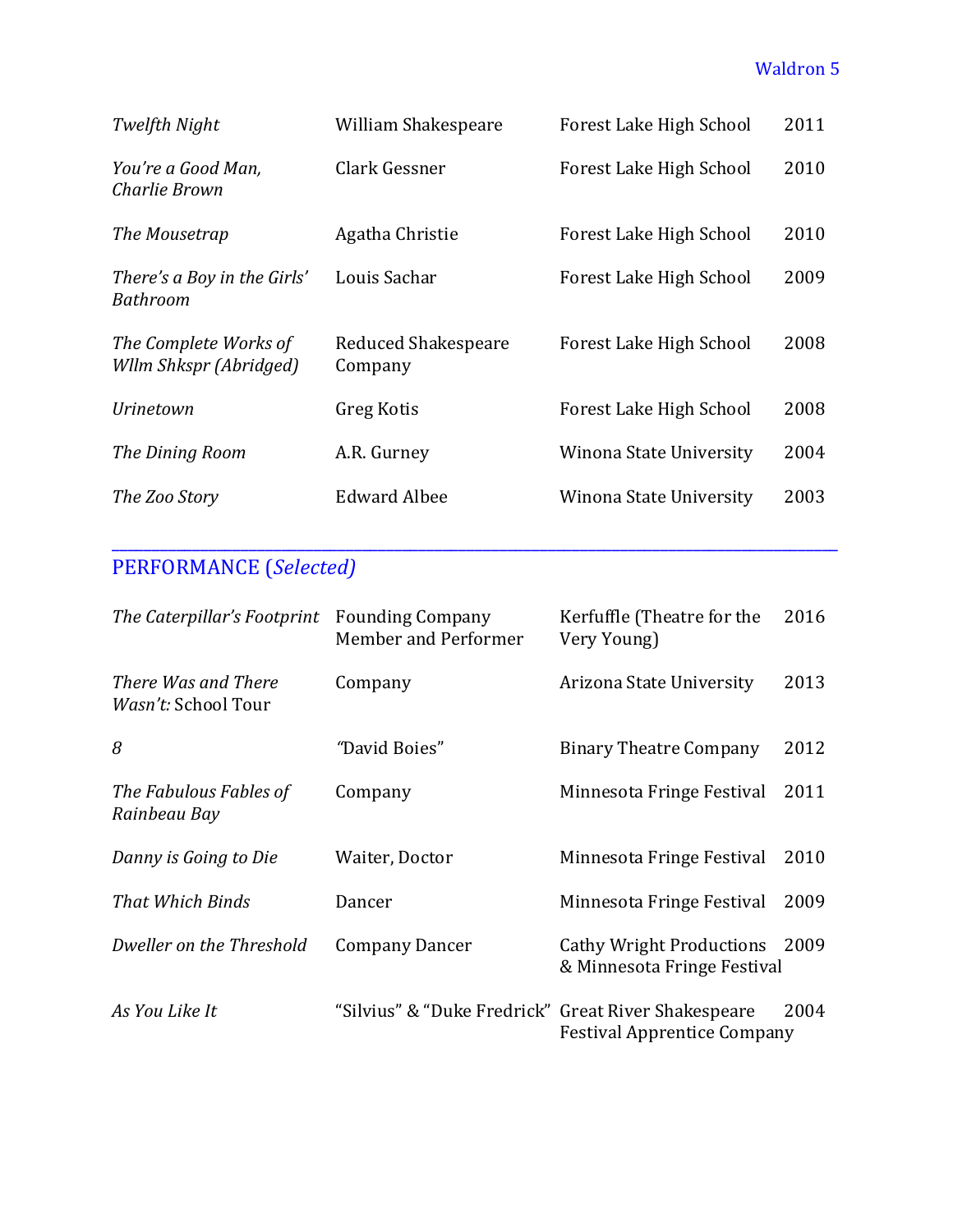## Waldron 6

| The Most Fabulous Story<br>Ever Told           | "Adam"                 | <b>Winona State University</b> | 2004          |
|------------------------------------------------|------------------------|--------------------------------|---------------|
| The Taming of the Shrew                        | "Hortensio"            | <b>Winona State University</b> | 2003          |
| West Side Story                                | "Action"               | <b>Winona State University</b> | 2002          |
| Dancescape                                     | <b>Company Dancer</b>  | <b>Winona State University</b> | 2003-<br>2004 |
| The Diary of Anne Frank                        | "Peter Van Dann"       | <b>Winona State University</b> | 2001          |
| Fiddler on the Roof                            | "Motel"                | <b>Winona State University</b> | 1999          |
| <b>CHOREOGRAPHY</b>                            |                        |                                |               |
| <b>Once Upon A Mattress</b>                    | Dir. Timothy Newcomb   | Forest Lake High School        | 2009          |
| Honk                                           | Dir. Timothy Newcomb   | Forest Lake High School        | 2007          |
| <b>Hello Dolly</b>                             | Dir. Timothy Newcomb   | Forest Lake High School        | 2005          |
| Dancescape 2005                                | Dir. Gretchen Cohenour | <b>Winona State University</b> | 2004          |
| <b>LIGHTING DESIGN</b>                         |                        |                                |               |
| <b>Monarch Ashes</b>                           | Dir. Bradford Forehand | Arizona State University       | 2014          |
| The Walls                                      | Dir. Tiffany Trent     | <b>Binary Theatre Company</b>  | 2013          |
| Twelve Angry Jurors                            | <b>Reginald Rose</b>   | Forest Lake High School        | 2012          |
| Twelfth Night                                  | William Shakespeare    | Forest Lake High School        | 2011          |
| You're a Good Man Charlie<br><b>Brown</b>      | Co-Dir. Jill Birk      | Forest Lake High School        | 2010          |
| There's a Boy in the Girls'<br><b>Bathroom</b> | Louis Sachar           | Forest Lake High School        | 2010          |
| Honk                                           | Dir. Timothy Newcomb   | Forest Lake High School        | 2009          |
| <i>Urinetown</i>                               | <b>Greg Kotis</b>      | Forest Lake High School        | 2008          |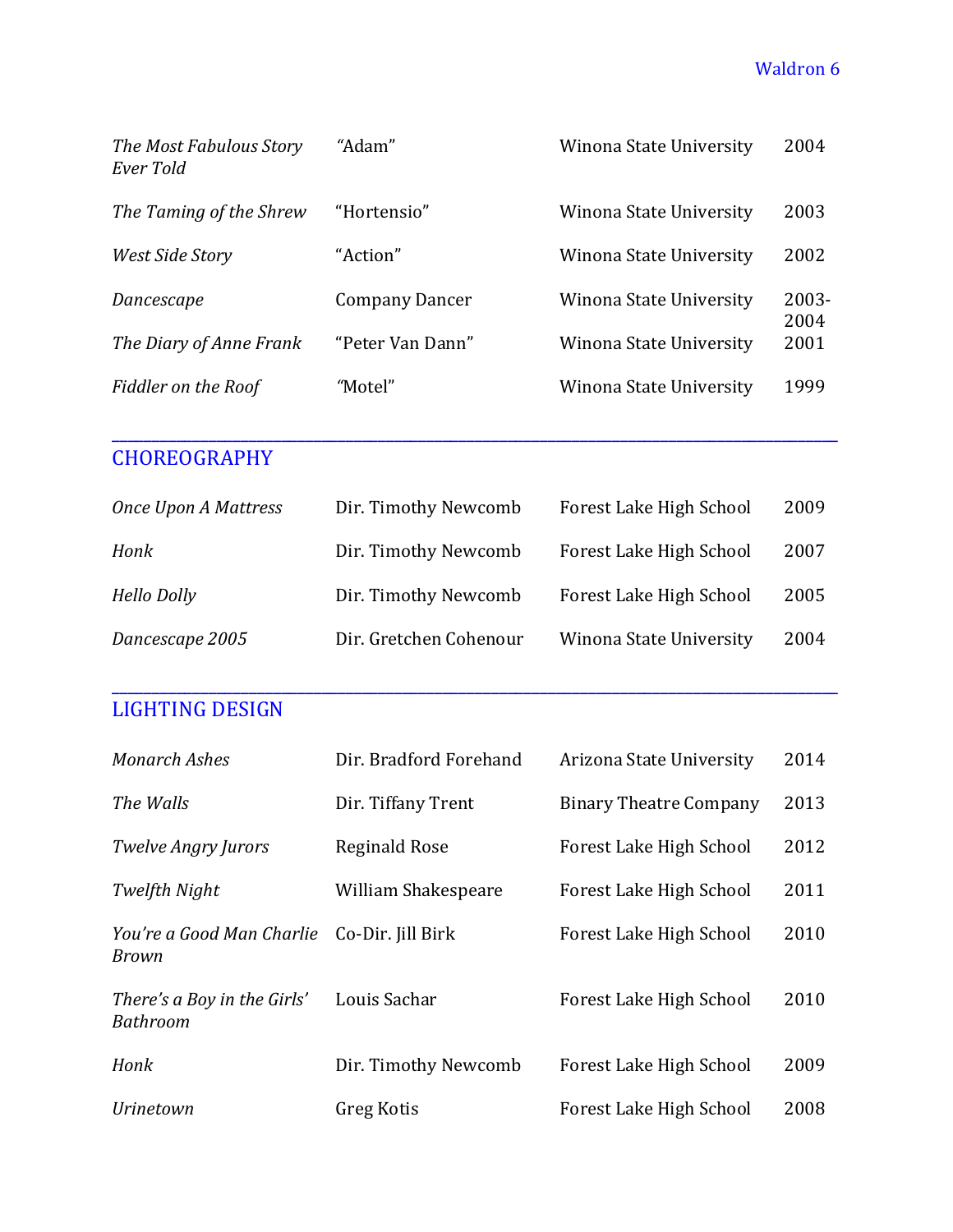## Waldron<sub>7</sub>

| The Mousetrap                                   | Dir. Andrew Waldron    | Forest Lake High School   | 2008 |
|-------------------------------------------------|------------------------|---------------------------|------|
| Godspell                                        | Dir. Cynthia Hess      | <b>Blaine High School</b> | 2007 |
| The Complete Works of<br>Wllm Shkspr (Abridged) | Dir. Andrew Waldron    | Forest Lake High School   | 2007 |
| Dancescape 2005                                 | Dir. Gretchen Cohenour | Winona State University   | 2004 |
| <b>SET DESIGN</b>                               |                        |                           |      |
| <b>Guys and Dolls</b>                           | Dir. Andrew Waldron    | Forest Lake High School   | 2011 |
| You're a Good Man Charlie<br><b>Brown</b>       | Co-Dir. Jill Birk      | Forest Lake High School   | 2010 |
| The Mousetrap                                   | Dir. Andrew Waldron    | Forest Lake High School   | 2009 |
| The Complete Works of<br>Wllm Shkspr (Abridged) | Dir. Andrew Waldron    | Forest Lake High School   | 2007 |
| <b>Seussical: The Musical</b>                   | Dir. Andrew Waldron    | Forest Lake High School   | 2006 |
| The Dining Room                                 | Dir. Andrew Waldron    | Winona State University   | 2004 |
| The Zoo Story                                   | Dir. Andrew Waldron    | Winona State University   | 2003 |

## **SERVICE**

#### **University:**

Graduate and Professional Student Association, President, Summer 2016 to Summer 2017

\_\_\_\_\_\_\_\_\_\_\_\_\_\_\_\_\_\_\_\_\_\_\_\_\_\_\_\_\_\_\_\_\_\_\_\_\_\_\_\_\_\_\_\_\_\_\_\_\_\_\_\_\_\_\_\_\_\_\_\_\_\_\_\_\_\_\_\_\_\_\_\_\_\_\_\_\_\_\_\_\_\_\_\_\_\_\_\_\_\_

University Search Committee for new Graduate Education director, Fall 2015

Graduate and Professional Student Association, Vice President of Professional Development, Fall 2015-Spring 2016

National Association of Graduate and Professional Students, Western Region, Employment Concerns Chair, Fall 2015-Spring 2016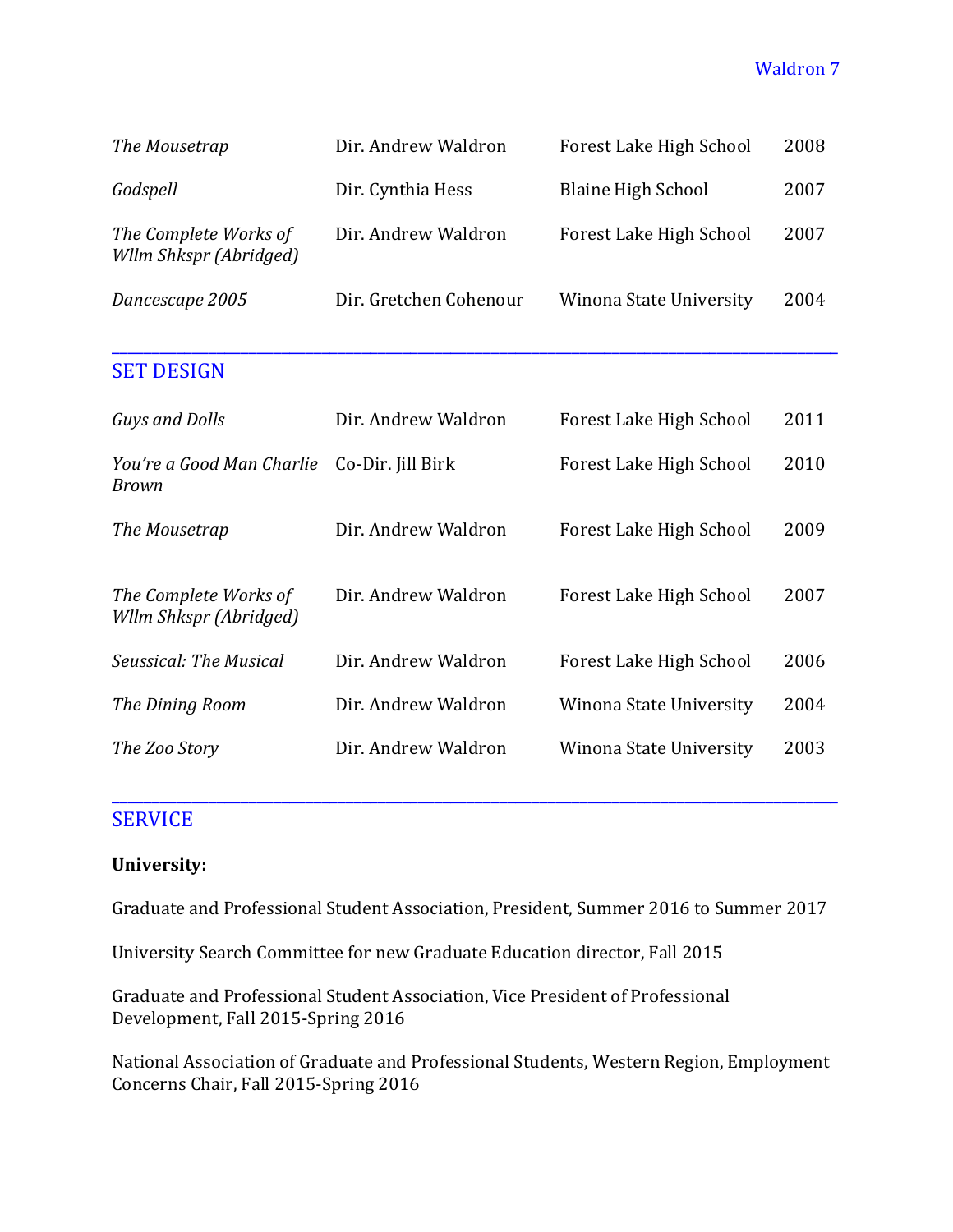Sun Devil Athletics Board Member, Fall 2014-Spring 2015

Graduate and Professional Student Association, Assembly President, Fall 2014-Spring 2015

University Search Committee for new Theatre for Youth faculty, Spring 2014

Graduate and Professional Student Association, Assembly Representative, Fall 2013 to Fall 2014

Graduate and Professional Student Association, Grant Reviewer, Fall 2013 - Fall 2014

#### **Professional/Disciplinary:**

American Alliance for Theatre and Education (AATE) New Guard Network Chair, August 2015 to present

AATE National Conference University Reception Organizer, August, 2015

Grant Reviewer, City of Phoenix, Spring 2014 & Spring 2015

AATE Awards Peer Reviewer, Spring 2014 and Spring 2015

Teacher Observer, Eye Play Program, Childsplay Theatre Company, Fall 2013-Spring 2014

Play script evaluator/reviewer for Young Playwrights for Change, Spring 2014

Play script evaluator/reviewer for Write Now Youth Playwrighting Program, Fall 2014

\_\_\_\_\_\_\_\_\_\_\_\_\_\_\_\_\_\_\_\_\_\_\_\_\_\_\_\_\_\_\_\_\_\_\_\_\_\_\_\_\_\_\_\_\_\_\_\_\_\_\_\_\_\_\_\_\_\_\_\_\_\_\_\_\_\_\_\_\_\_\_\_\_\_\_\_\_\_\_\_\_\_\_\_\_\_\_\_\_\_

## CONFERENCE ACTIVITY

#### **Panels and Workshops Organized**

New Guard Debut Research Panel. American Alliance for Theatre Education; New Orleans, Louisiana, August 2017

"Representation, Identification, and Transformation in LGBTQ Theatre for Youth" Association for Theatre in Higher Education; Chicago, Illinois, August 2016

"Using Drama to Explore LGBTQ Issues in the Elementary Classroom" American Alliance for Theatre Education; Boston, Massachusetts, July 2016

New Guard Debut Research Panel. American Alliance for Theatre Education; Boston, Massachusetts, July 2016

"Engaging the Community in a High School Theatre Experience"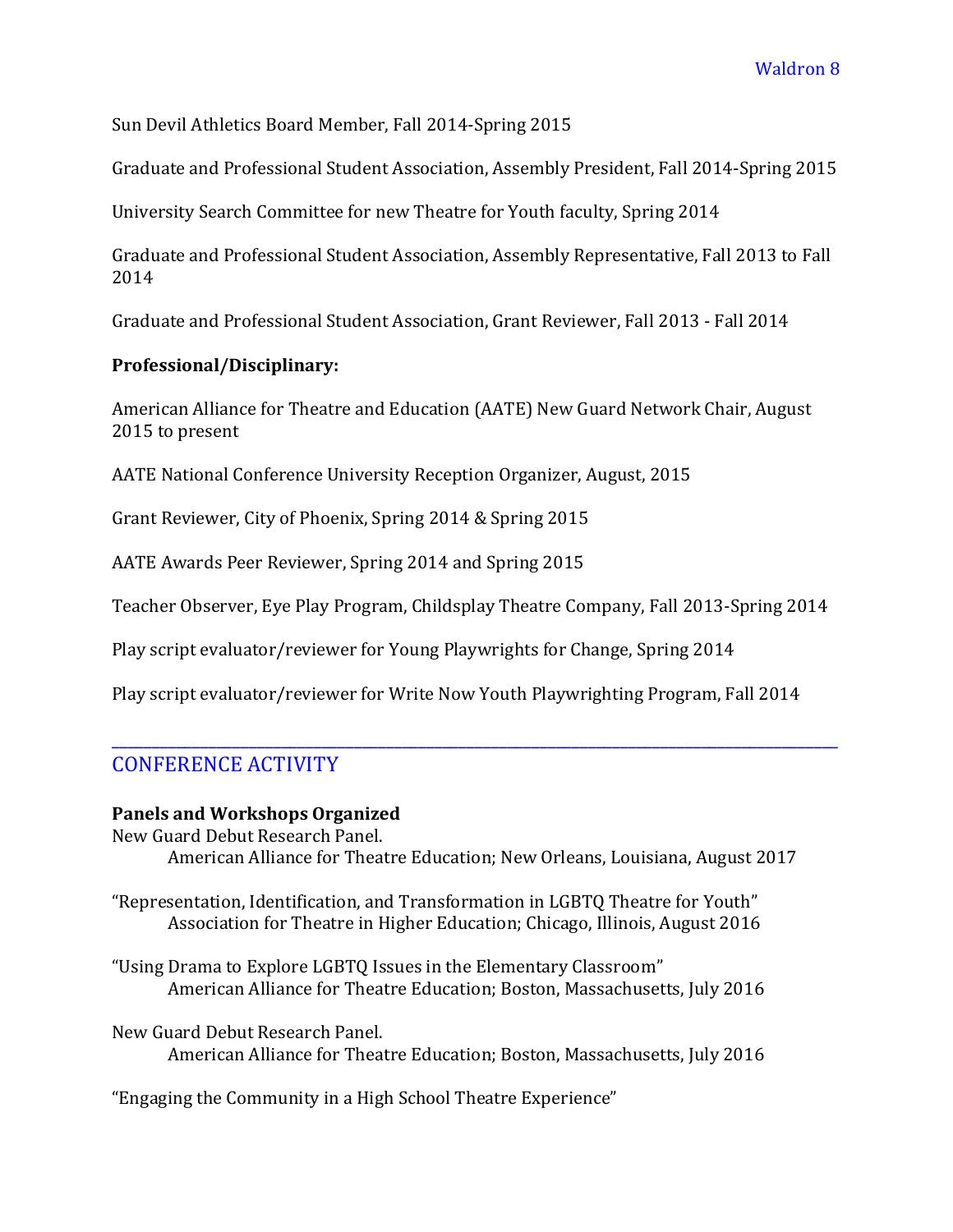American Alliance for Theatre Education; Milwaukee, Wisconsin, August 2015

"Cultivating the Socially-Engaged Mind" American Alliance for Theatre Education; Milwaukee, Wisconsin, August 2015

"Discovering a Path to Climbing that Rocky Research Mountain" American Alliance for Theatre Education; Denver, Colorado, July 2014

"Puppet-Teaching for Everyone" American Alliance for Theatre Education; Denver, Colorado, July 2014

#### **Panel and Workshop Presentations**

"Collective Trauma on the Locker Door: Victim Narratives and Spray-Painted Tropes in *Dawson's Creek* and *Glee.*" Traumatic Structures Working Group: Trans-forming Trauma. American Society for Theatre Research; Minneapolis, Minnesota, November 2016.

"Finding Magic in Chaos: The Making of Kerfuffle, Theatre for the Very Young" American Alliance for Theatre Education: Boston, Massachusetts, July 2016.

"Joining Hands and Joining Minds: Universities and Arts Organizations Unite" American Alliance for Theatre Educator; Milwaukee, Wisconsin, August 2015

"My Favorite Things: Child Drama Collection On-Site and Global Access" American Alliance for Theatre Education; Denver, Colorado, July 2014

"Turning the Red Tide: Creative Arts Team and AIDS Education in NYC, 1986-1992" International Theatre for Youth Audiences Research Network, ASSITEJ World Conference; Warsaw, Poland, May 2014

"Educating New York City's Youth at the Turn of the Red Tide: Creative Arts Team's Development of AIDS Education program from the late 1980s to early 1990s" First Year Symposium, School of Film, Dance, & Theatre, Arizona State University, November 2013 

"At Home in the Desert-Geocaching Stories: Locative Digital Storytelling" American Alliance for Theatre Education; Washington DC, July 2013

"STIs on a Stick? Puppetry and International HIV/AIDS Prevention Techniques in the Classroom" 

American Alliance for Theatre Education; International Debut Panel, Washington DC, July 2013

"Post-Season: Forum Techniques and Educational Programing for *The Wrestling Season*" Research Dramaturgy Conference, School of Film, Dance, & Theatre, Arizona State University, November 2012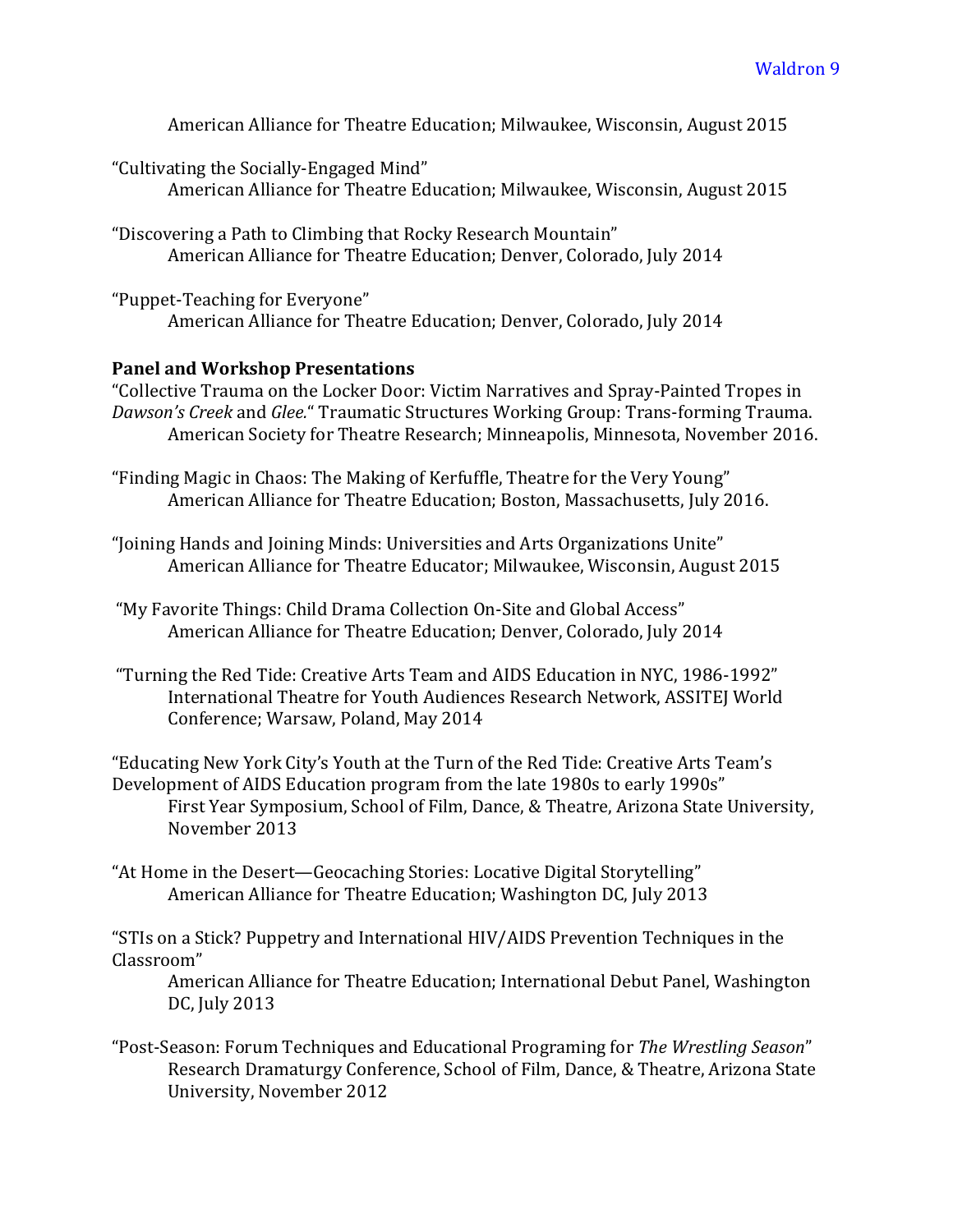## RESEARCH EXPERIENCE

Research Assistant, Cultural Engagement in Nutrition, Arts, Sciences (CENAS)

Research Assistant, Child Drama Collection, Arizona State University

Updated collection finding aids, researched organizational history, pulled materials for university courses, maintained and organized materials in the Child Drama Collection

Research Assistant with Ph.D. candidate Enza Gionnani Helped lead improvisation activities, recorded work sessions, and took notes during group discussions. Worked individually with students on adapting interviews into docu-theatre pieces.

\_\_\_\_\_\_\_\_\_\_\_\_\_\_\_\_\_\_\_\_\_\_\_\_\_\_\_\_\_\_\_\_\_\_\_\_\_\_\_\_\_\_\_\_\_\_\_\_\_\_\_\_\_\_\_\_\_\_\_\_\_\_\_\_\_\_\_\_\_\_\_\_\_\_\_\_\_\_\_\_\_\_\_\_\_\_\_\_\_\_

\_\_\_\_\_\_\_\_\_\_\_\_\_\_\_\_\_\_\_\_\_\_\_\_\_\_\_\_\_\_\_\_\_\_\_\_\_\_\_\_\_\_\_\_\_\_\_\_\_\_\_\_\_\_\_\_\_\_\_\_\_\_\_\_\_\_\_\_\_\_\_\_\_\_\_\_\_\_\_\_\_\_\_\_\_\_\_\_\_\_

## **AWARDS & HONORS**

Herberger Institute Travel Award, Summer 2014, Summer 2015

School of Film, Dance and Theatre Travel Award, Summer 2014

Graduate College Travel Award, Summer 2014

GPSA Competitive Travel Grant ATHE in Chicago, Illinois, August 2016 AATE in Milwaukee, Wisconsin, August 2015 AATE in Denver, Colorado, July 2014 ASSITEJ in Warsaw, Poland, May 2014 AATE in Washington DC, July 2013

Graduate Leadership Scholarship, August 2016-May 2017 August 2015-May 2016 August 2014 to May 2015

Division of Graduate Studies Fellowship, August 2014 to May 2015

University Graduate Fellowship, August 2014 to May 2015 August 2013 to May 2014

Special Talent Award,